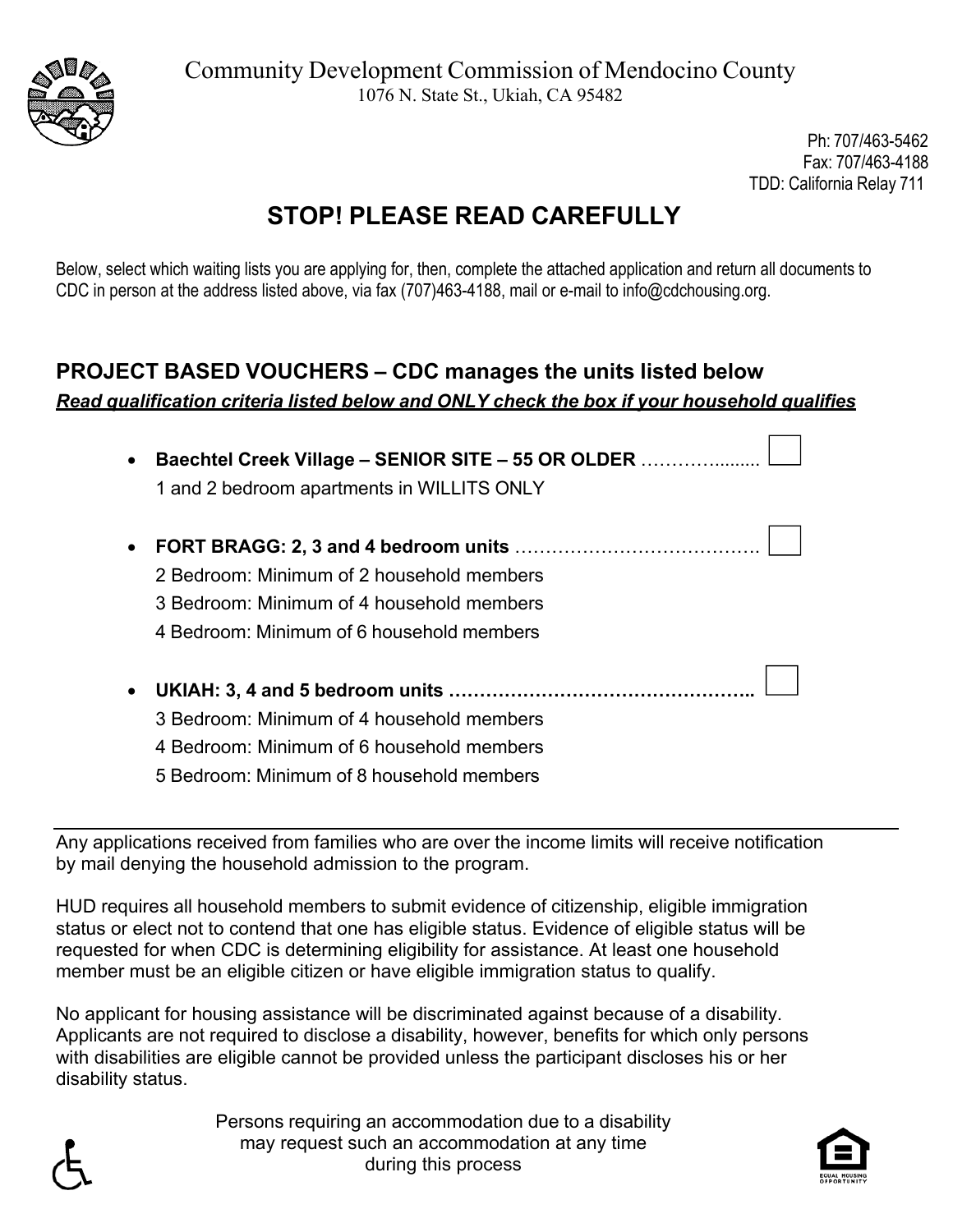| <b>Bedroom</b><br><b>Size</b> | <b>Payment Standard</b> | 2019<br>50% percentile FMR |
|-------------------------------|-------------------------|----------------------------|
| $\boldsymbol{0}$              | \$1,103                 | \$1003                     |
| 1                             | \$1,114                 | \$1,013                    |
| $\mathbf 2$                   | \$1,453                 | \$1,321                    |
| 3                             | \$2,017                 | \$1,834                    |
| 4                             | \$2,487                 | \$2,261                    |
| 5                             | \$2,860                 | \$2,600                    |

## **2022 HCV Success Rate Payment Standards Effective 12/1/2021**

| 2022 Income Limits: Effective 4/18/2021 |                                  |                |  |  |  |
|-----------------------------------------|----------------------------------|----------------|--|--|--|
| Persons in<br><b>Family</b>             | <b>Extremely Low</b><br>$(30\%)$ | Very Low (50%) |  |  |  |
| 1                                       | \$16,900                         | \$28,150       |  |  |  |
| $\overline{2}$                          | \$19,300                         | \$32,150       |  |  |  |
| 3                                       | \$23,030                         | \$36,150       |  |  |  |
| 4                                       | \$27,750                         | \$40,150       |  |  |  |
| 5                                       | \$32,470                         | \$43,400       |  |  |  |
| 6                                       | \$37,190                         | \$46,600       |  |  |  |
| $\overline{7}$                          | \$41,910                         | \$49,800       |  |  |  |
| 8                                       | \$46,630                         | \$53,000       |  |  |  |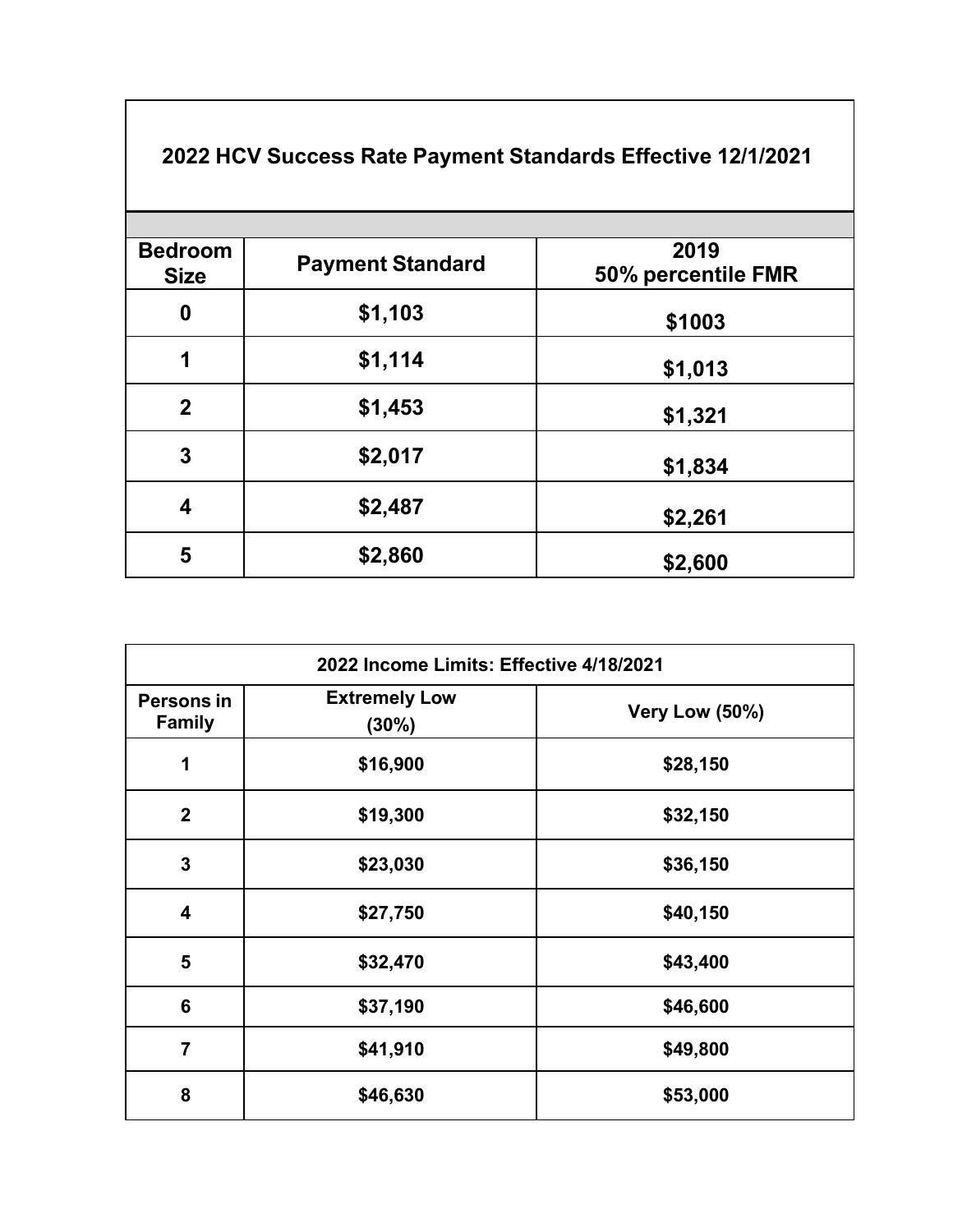| Return to: 1076 N. State St, Ukiah CA 95482 fax (707) 463-4188 P (707) 463-5462 info@cdchousing.org<br>NOTE: All questions, on this application MUST be completed, write "None" if the question does not apply to<br>you. This form must be completed in <b><u>ink</u></b> and your own handwriting. Use the legal name for each person who<br>will reside in the unit as it appears on his/her Social Security card. All persons age 18 and over must sign the<br>application certifying that the information pertaining to them is correct.<br>PLEASE PRINT NEATLY ON THIS APPLICATION/ if we cannot read it, it will not be processed! |        |                                              |                                              | <b>PBV PRE-APPLICATION</b>          | <b>Community Development Commission of Mendocino County</b>   |                                                       |                                                                                           |
|-------------------------------------------------------------------------------------------------------------------------------------------------------------------------------------------------------------------------------------------------------------------------------------------------------------------------------------------------------------------------------------------------------------------------------------------------------------------------------------------------------------------------------------------------------------------------------------------------------------------------------------------|--------|----------------------------------------------|----------------------------------------------|-------------------------------------|---------------------------------------------------------------|-------------------------------------------------------|-------------------------------------------------------------------------------------------|
| Date___________# of persons in household____Cell Phone____________Home Phone____________                                                                                                                                                                                                                                                                                                                                                                                                                                                                                                                                                  |        |                                              |                                              |                                     |                                                               |                                                       |                                                                                           |
| Name                                                                                                                                                                                                                                                                                                                                                                                                                                                                                                                                                                                                                                      |        |                                              |                                              |                                     |                                                               |                                                       |                                                                                           |
| Homeless? □Yes □No<br>Mailing Address: □ Same as above                                                                                                                                                                                                                                                                                                                                                                                                                                                                                                                                                                                    |        |                                              |                                              | City                                |                                                               | State                                                 | Zip Code                                                                                  |
| Street #/ P.O. Box example and the state of the state of the state of the state of the state of the state of the                                                                                                                                                                                                                                                                                                                                                                                                                                                                                                                          |        |                                              |                                              |                                     |                                                               |                                                       | <b>NOTICE: You are required to notify the Mendocino County Housing</b>                    |
| City, State, Zip Code experience of the control of the control of the control of the control of the control of                                                                                                                                                                                                                                                                                                                                                                                                                                                                                                                            |        |                                              |                                              |                                     | Authority (IN WRITING) of any change of address. If we cannot |                                                       |                                                                                           |
| <b>Name</b><br>First,<br>Last                                                                                                                                                                                                                                                                                                                                                                                                                                                                                                                                                                                                             | Gender | Elderly:<br><b>Q2</b>                        | <b>Disabled</b>                              | <b>Relation-</b><br>ship to<br>head | <b>Social</b><br><b>Security</b><br><b>Number</b>             | Race &<br><b>Ethnicity</b><br>(see<br>codes<br>below) | contact you by mail, your name will be removed from the waiting list<br><b>Birth Date</b> |
|                                                                                                                                                                                                                                                                                                                                                                                                                                                                                                                                                                                                                                           |        | Y<br>$\Box$ N                                | Y<br>$\Box$<br>$\Box$ N                      | <b>Head</b>                         |                                                               |                                                       |                                                                                           |
|                                                                                                                                                                                                                                                                                                                                                                                                                                                                                                                                                                                                                                           |        |                                              |                                              |                                     |                                                               |                                                       |                                                                                           |
|                                                                                                                                                                                                                                                                                                                                                                                                                                                                                                                                                                                                                                           |        | $\Box$ Y<br>$\Box$ N<br>$\Box$ Y<br>$\Box$ N | $\Box$ Y<br>$\Box$ N<br>$\Box$ Y<br>$\Box$ N |                                     |                                                               |                                                       |                                                                                           |

**Race:** (1) White, (2) Black/African American, (3) American Indian/Alaskan Native, (4) Asian,

5) Native Hawaiian/Other Pacific Islander **Ethnicity**: (A) Hispanic or Latino, (B) Not Hispanic or Latino

| <b>Income Sources</b>                             | Yes/No               | <b>Household Member</b> | <b>Monthly Income</b> |
|---------------------------------------------------|----------------------|-------------------------|-----------------------|
| Social Security/SSI                               | $\Box$ Yes $\Box$ No |                         | \$                    |
| <b>TANF/Welfare</b>                               | $\Box$ Yes $\Box$ No |                         | \$                    |
| <b>Veterans Benefits</b>                          | $\Box$ Yes $\Box$ No |                         | \$                    |
| <b>Employment Income</b>                          | $\Box$ Yes $\Box$ No | Employer's Name:        | \$                    |
| Unemployment benefits                             | $\Box$ Yes $\Box$ No |                         | \$                    |
| <b>Child Support/Alimony</b>                      | $\Box$ Yes $\Box$ No |                         | \$                    |
| Asset income (interest<br>on bank accounts, etc.) | $\Box$ Yes $\Box$ No |                         | \$                    |
| Other source of income                            | $\Box$ Yes $\Box$ No |                         | \$                    |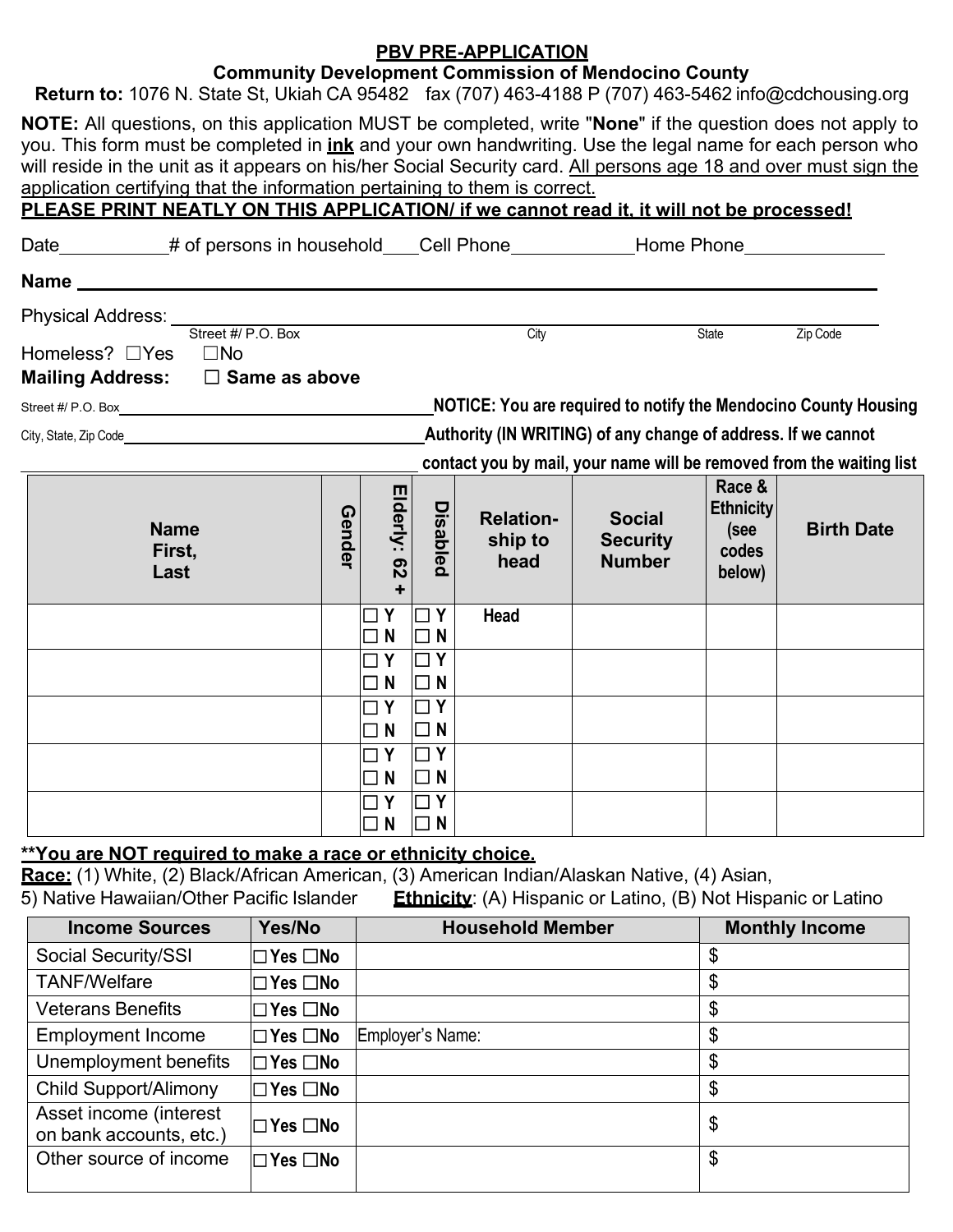| <b>PREFERENCES</b>                                                                                                                                                                                                                                                                                                                                                                                                                                                                                        | <b>CLAIMING</b><br><b>PREFERENCE</b> | <b>REASON FOR CLAIM</b>                                                                                                                                                                                                                                                                                                                  |
|-----------------------------------------------------------------------------------------------------------------------------------------------------------------------------------------------------------------------------------------------------------------------------------------------------------------------------------------------------------------------------------------------------------------------------------------------------------------------------------------------------------|--------------------------------------|------------------------------------------------------------------------------------------------------------------------------------------------------------------------------------------------------------------------------------------------------------------------------------------------------------------------------------------|
| Additional verification may be<br>required.                                                                                                                                                                                                                                                                                                                                                                                                                                                               |                                      | Why do you believe you qualify<br>for this preference?                                                                                                                                                                                                                                                                                   |
| <b>VETERAN OR SURVIVING SPOUSE OF A</b><br><b>VETERAN</b>                                                                                                                                                                                                                                                                                                                                                                                                                                                 | $\Box$ Yes<br>$\square$ No           |                                                                                                                                                                                                                                                                                                                                          |
| *If claiming this preference you must provide a copy<br>of the DD214 showing Honorable Discharge within<br>ten calendar days from the date you submit this<br>application.                                                                                                                                                                                                                                                                                                                                |                                      |                                                                                                                                                                                                                                                                                                                                          |
| LIVE/AND OR WORK IN MENDOCINO COUNTY                                                                                                                                                                                                                                                                                                                                                                                                                                                                      | $\Box$ Yes<br>$\square$ No           |                                                                                                                                                                                                                                                                                                                                          |
| <b>NATURAL DISASTER</b><br>Families who have been affected by a natural<br>disaster such as a fire, flood, earthquake or other<br>natural cause and;<br>The disaster occurred within the past 24<br>$\bullet$<br>months, AND<br>The applicant's housing was rendered<br>$\bullet$<br>uninhabitable in the disaster, AND<br>The family is not living in standard,<br>$\bullet$<br>permanent, replacement housing.<br>*Additional verification will be required in order to<br>qualify for this preference. | $\square$ No<br>$\Box$ Yes           | If you answered yes to this<br>question, list the following<br>information in the space<br>provided below;<br>approximate date of the<br>disaster,<br>if your home was<br>$\bullet$<br>rendered uninhabitable,<br>and<br>what your current living<br>$\bullet$<br>situation is. Do not<br>answer Homeless. You<br>must be more specific. |